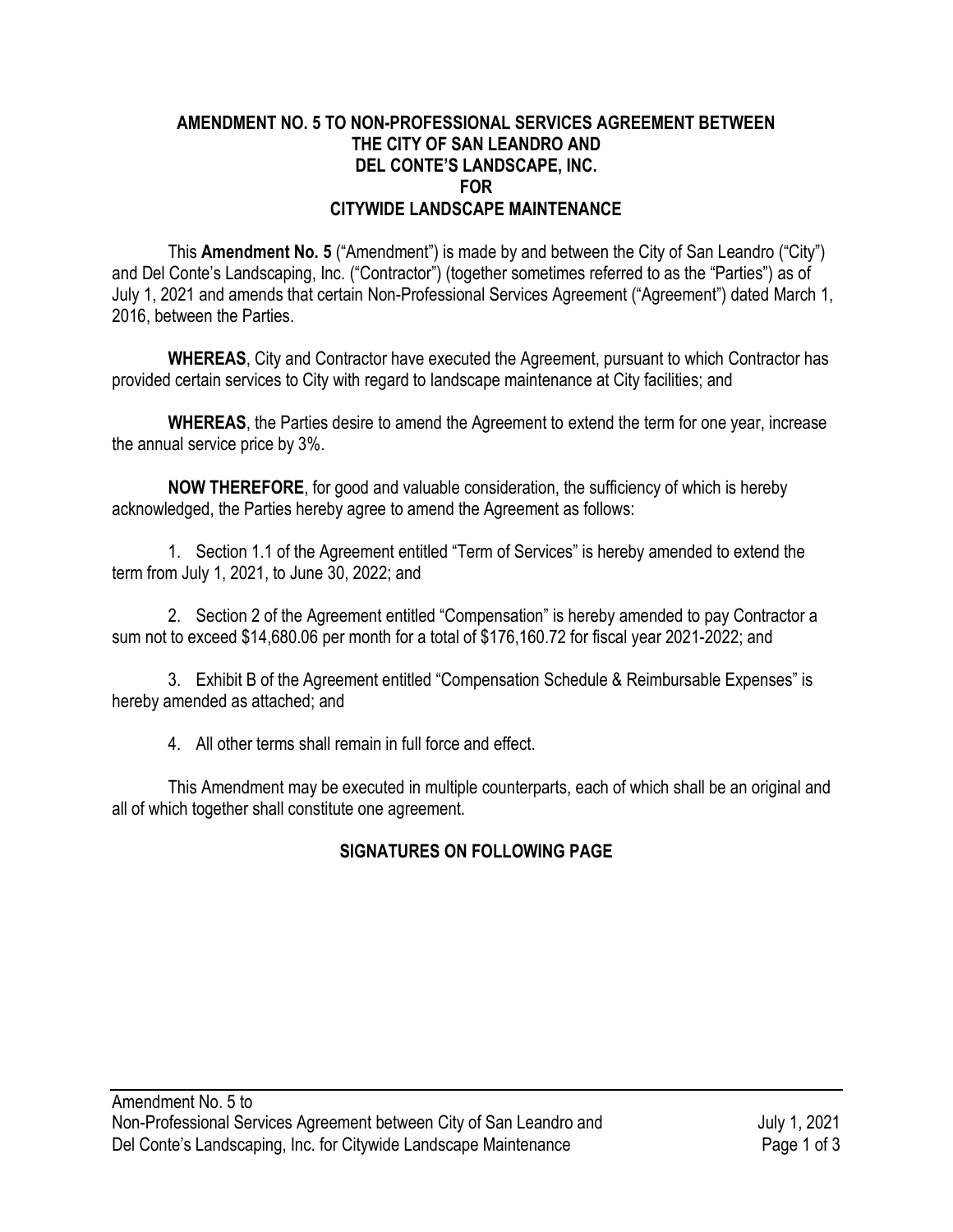The Parties have executed this Amendment as of the date first written above. The persons whose signatures appear below certify that they are authorized to sign on behalf of the respective Party.

CITY OF SAN LEANDRO DEL CONTE'S LANDSCAPING, INC.

Frances Robustelli, City Manager Tom Del Conte, President CEO

Attest: 1000019329 Contractor DIR Registration Number

Leticia I. Miguel, City Clerk

Budget Approved:

Approved as to Fiscal Authority:

Susan Hsieh, Finance Director

010-62-001-5340; 147-42-142-5340; 597-57-003-5340 Account Number

Approved as to Form:

Richard D. Pio Roda, City Attorney

Debbie Pollart, Public Works Director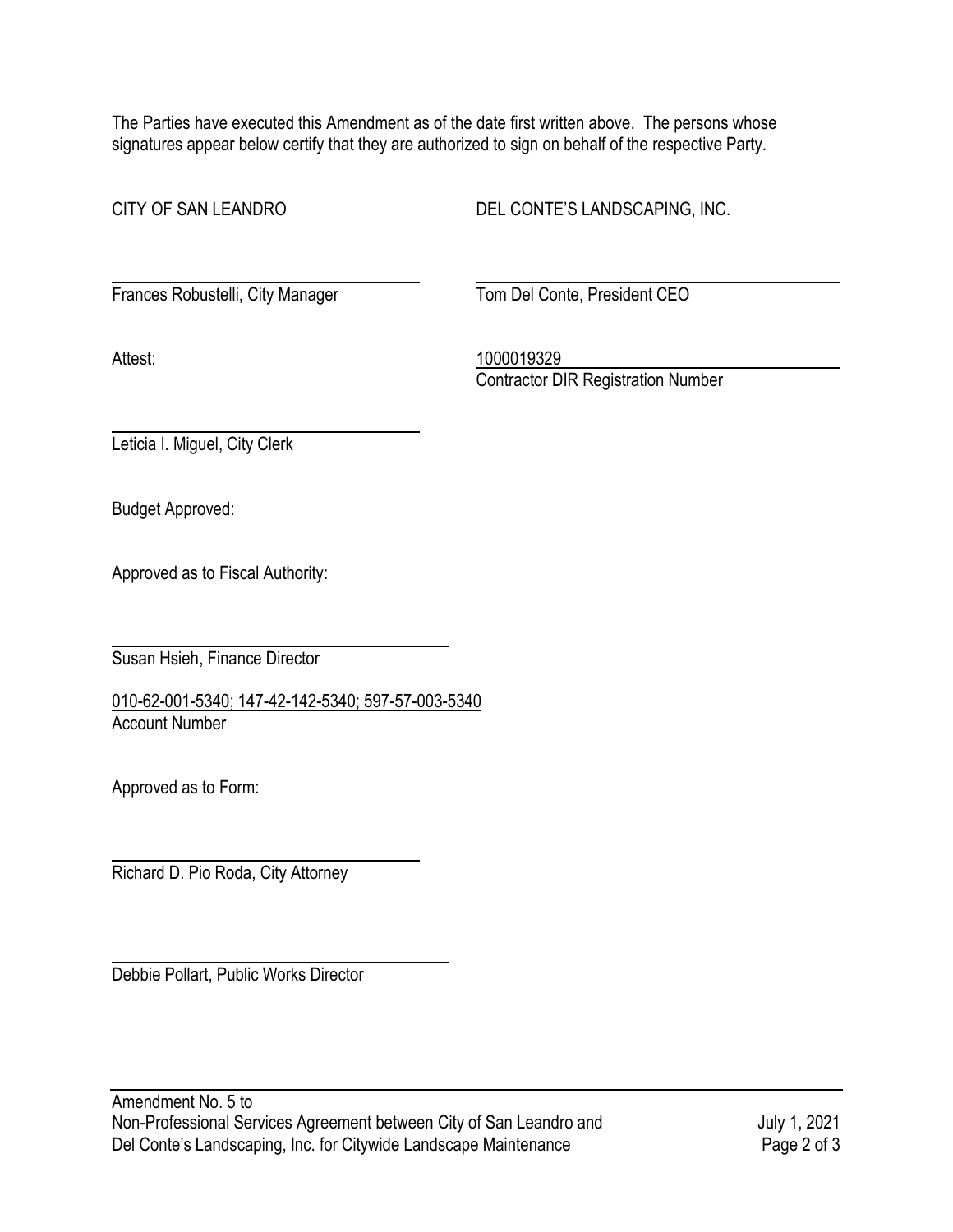## ATTACHMENT A

| Contract/Amendment       | <b>Effective Date</b> | Description                                                  |
|--------------------------|-----------------------|--------------------------------------------------------------|
| <b>NPSA for Citywide</b> | March 1, 2016         | Landscape Maintenance services at City Facilities as         |
| Landscape                |                       | outlined in Exhibit A - Scope of Services.                   |
| Maintenance              |                       | Cost for FY 2016: \$12,374 per month (4 months)              |
|                          |                       | Cost for FY2017: \$12,696 per month                          |
|                          |                       | Expired June, 30, 2017                                       |
|                          |                       | Council Resolution 2016-024                                  |
| Amendment No. 1          | July 1, 2017          | Extend Term for one year with a CPI increase of 3%           |
|                          |                       | Cost for FY2018: \$13,077 per month                          |
|                          |                       | Expired June 30, 2018                                        |
|                          |                       | Council Resolution 2017-118 - allows for three additional 1- |
|                          |                       | year extensions                                              |
| Amendment No. 2          | July 1, 2018          | Extend Term for one year with a CPI increase of 3.2%         |
|                          |                       | Name Change to Del Conte's Landscape, Inc.                   |
|                          |                       | Cost for FY2019: \$13,495 per month                          |
|                          |                       | Expired June 30, 2019                                        |
| Amendment No. 3          | July 1, 2019          | Extend Term for one year with a CPI increase of 3.87%        |
|                          |                       | <b>Update Insurance Requirements</b>                         |
|                          |                       | Removed Old Fire Station #10 and Laura Ave. locations        |
|                          |                       | Cost for FY2020: \$13,796 per month                          |
|                          |                       | Expired June 30, 2020                                        |
| Amendment No. 4          | July 1, 2020          | Extend Term for one year with a CPI increase of 3.31%        |
|                          |                       | Cost for FY2021: \$14,252.48 per month                       |
|                          |                       | Expires June 30, 2021                                        |
| Amendment No. 5          | July 1, 2021          | Extend Term for one year with a CPI increase of 3%           |
|                          |                       | Cost for FY2022: \$14,680.06 per month                       |
|                          |                       | Expires June 30, 2022                                        |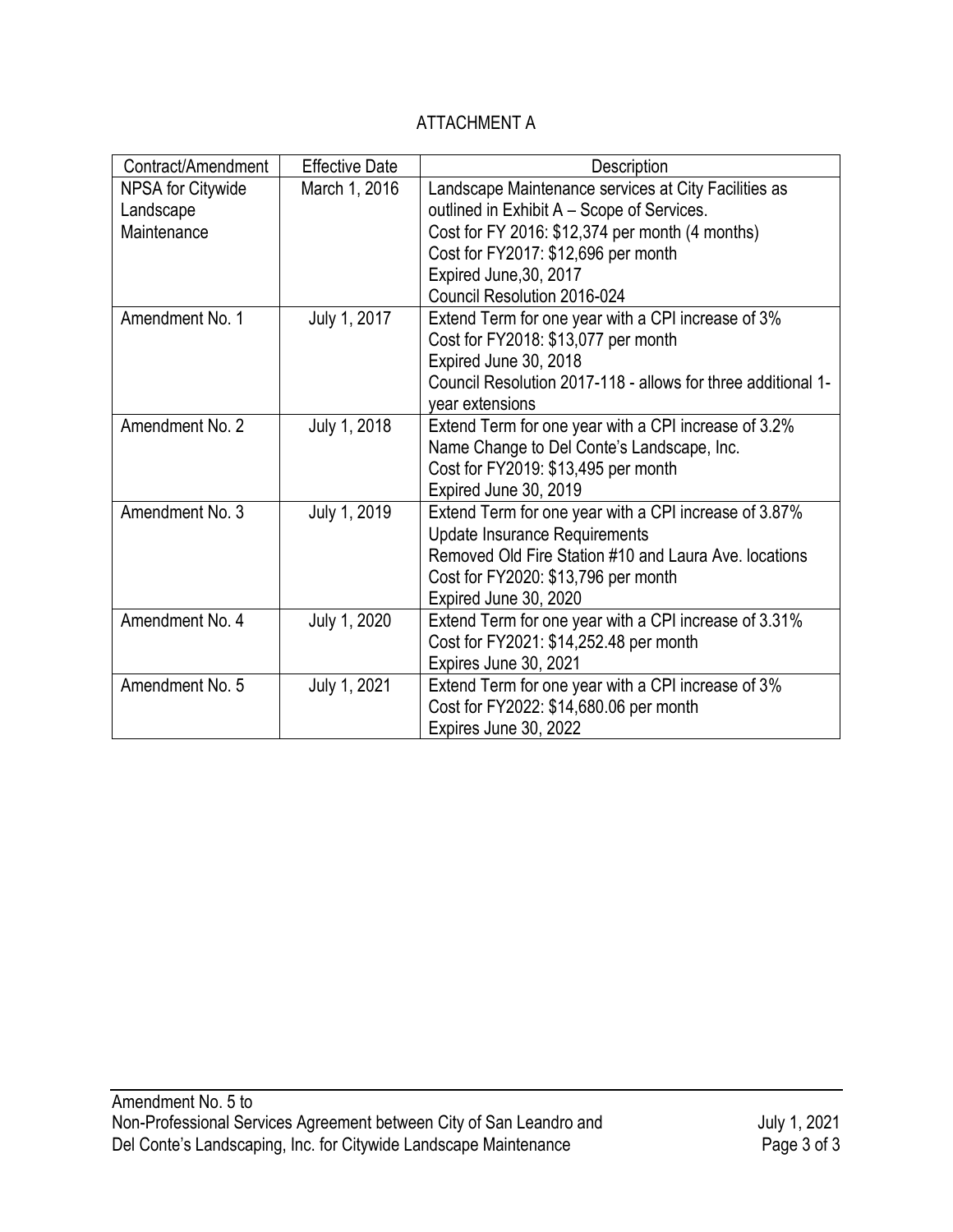Exhibit B Compensation Schedule Reimbursable Expenses

| <b>Monthly Price</b> |        | <b>Annual Amount</b>                | <b>Location/Description of</b><br>Area                                                              | <b>Special Instructions[1]</b>                                                                                                                                                                                                                                                                                                                                                                                                                                                                                                                                                                                                                                                                                                                                                    |
|----------------------|--------|-------------------------------------|-----------------------------------------------------------------------------------------------------|-----------------------------------------------------------------------------------------------------------------------------------------------------------------------------------------------------------------------------------------------------------------------------------------------------------------------------------------------------------------------------------------------------------------------------------------------------------------------------------------------------------------------------------------------------------------------------------------------------------------------------------------------------------------------------------------------------------------------------------------------------------------------------------|
| \$                   | 724.15 | 8,689.78                            | SL Hospital/Senior Center<br>Shared Parking Lot and the<br>Senior Center grounds and<br>parking lot | The parking lots and the grounds are designed with bio-swales and shall<br>be maintained using Bay Friendly Guidelines. Grasses are to be trimmed<br>and all trimmings removed in November and again in May (if needed).<br>Trash pick-up in the bio-swale is once per week. Leaf litter and trash on<br>remainder of grounds picked up once per week. Pots shall contain<br>perennials be trimmed 2x per year, as needed. All landscaping (outside of<br>the bio-swales) maintained on a monthly basis and dead-headed and/or<br>hand-trimmed as may be necessary to maintain a healthy plant<br>environment. Grape vines along the southern fence trimmed once per<br>year in Nov/Dec. Maintenance of plant material (ivy) growing on the north<br>fence line is also included. |
| \$                   | 295.32 | $\sqrt[6]{2}$<br>3,543.90           | <b>Former Comcast Building</b><br>Western terminus of Marina<br><b>Blvd</b>                         | Maintenance work to be provided once per month.                                                                                                                                                                                                                                                                                                                                                                                                                                                                                                                                                                                                                                                                                                                                   |
| $\frac{1}{2}$        | 177.19 | 2,126.34<br>$\sqrt[6]{2}$           | Fire Station #9<br>450 Estudillo Avenue                                                             | Maintenance work to be provided once per month.                                                                                                                                                                                                                                                                                                                                                                                                                                                                                                                                                                                                                                                                                                                                   |
| \$                   | 147.66 | $\sqrt[6]{\frac{1}{2}}$<br>1,771.95 | Fire Station #10<br>2194 Williams Street                                                            | Maintenance work to be provided once per month.                                                                                                                                                                                                                                                                                                                                                                                                                                                                                                                                                                                                                                                                                                                                   |
| \$                   | 147.66 | $\sqrt[6]{\frac{1}{2}}$<br>1,771.95 | Fire Station #11<br>14903 Catalina Street                                                           | Maintenance work to be provided once per month.                                                                                                                                                                                                                                                                                                                                                                                                                                                                                                                                                                                                                                                                                                                                   |
| \$                   | 147.66 | $\sqrt{2}$<br>1,771.95              | Fire Station #12<br>1065 143rd Street                                                               | Maintenance work to be provided once per month.                                                                                                                                                                                                                                                                                                                                                                                                                                                                                                                                                                                                                                                                                                                                   |
| \$                   | 88.60  | $\sqrt[6]{\frac{1}{2}}$<br>1,063.17 | Fire Station #13<br>637 Fargo Avenue                                                                | Maintenance work to be provided once per month.                                                                                                                                                                                                                                                                                                                                                                                                                                                                                                                                                                                                                                                                                                                                   |
| \$                   | 192.56 | $\sqrt[6]{2}$<br>2,310.77           | Manor Branch Library<br>241 Manor Blvd.                                                             | Maintenance work to be provided twice per month March-October and<br>once per month all other months. Includes exterior courtyard at rear of<br>building and sweeping out Dumpster.                                                                                                                                                                                                                                                                                                                                                                                                                                                                                                                                                                                               |
| \$                   | 192.56 | $\sqrt[4]{\frac{1}{2}}$<br>2,310.77 | Mulford Branch Library<br>13699 Aurora Dr.                                                          | Maintenance work to be provided once per month.                                                                                                                                                                                                                                                                                                                                                                                                                                                                                                                                                                                                                                                                                                                                   |
| \$                   | 192.56 | \$<br>2,310.77                      | South Branch Library<br>14799 E. 14 <sup>th</sup> St                                                | Maintenance work to be provided once per month. Bottlebrush to be<br>trimmed as needed.                                                                                                                                                                                                                                                                                                                                                                                                                                                                                                                                                                                                                                                                                           |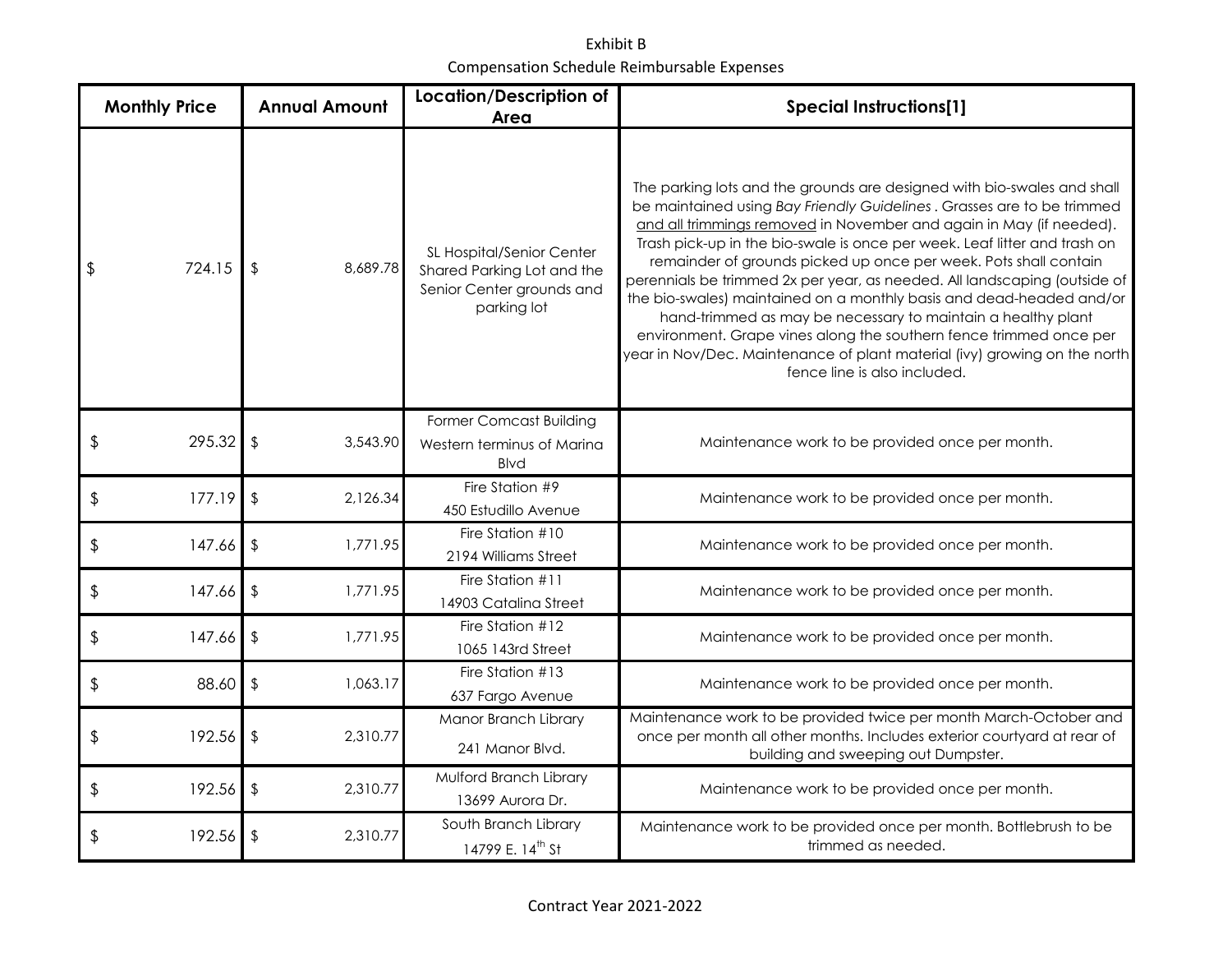Exhibit B Compensation Schedule Reimbursable Expenses

| <b>Monthly Price</b> |             | <b>Annual Amount</b>      | <b>Location/Description of</b><br>Area                                    | <b>Special Instructions[1]</b>                                                                                                                                                                                                                                                                                                                                                                                                                                                                                                                                     |
|----------------------|-------------|---------------------------|---------------------------------------------------------------------------|--------------------------------------------------------------------------------------------------------------------------------------------------------------------------------------------------------------------------------------------------------------------------------------------------------------------------------------------------------------------------------------------------------------------------------------------------------------------------------------------------------------------------------------------------------------------|
|                      | 3,691.56    | <b>\$</b><br>44,298.74    | Shoreline Area Maintenance                                                | Maintenance work to be provided twice per month April-October and<br>once per month November-March. Debris pickup in landscaped areas<br>only. Trees to be trimmed as needed. (See Shoreline Area Landscape<br>Maps #1-4).                                                                                                                                                                                                                                                                                                                                         |
|                      |             |                           | Civic Center                                                              |                                                                                                                                                                                                                                                                                                                                                                                                                                                                                                                                                                    |
| \$                   | 2,510.26    | 30,123.14                 | 835-999 E. 14th Street                                                    | All turf and paved areas, including sidewalks, between Root Park and<br>Peralta Avenue, between E. 14 <sup>th</sup> Street and Lafayette, includes parking lots<br>(north and south) and landscaping. These areas are clean-up, mowing,<br>turf edging, blowing, maintenance of shrubs, and includes weeding the<br>large pots in the plaza (and trimming perennials back 1/year). Work must<br>be done on Monday (mowing/edging/blowing) and Thursday (blowing,<br>clean-up) of each week. During leaf drop months, leaves should be<br>picked up twice per week. |
| \$                   | $590.65$ \$ | 7,087.80                  | Marina Community Center<br>15301 Wicks Blvd.                              | Maintenance work to be provided once per week. Includes all exterior<br>landscaping (including the courtyard) and all paved areas.                                                                                                                                                                                                                                                                                                                                                                                                                                 |
| \$                   | 442.99      | 5,315.85<br>$\sqrt[6]{2}$ | Victoria Circle<br>Both sides of Bancroft Ave                             | Maintenance work to be provided once per week.                                                                                                                                                                                                                                                                                                                                                                                                                                                                                                                     |
| \$                   | 3,898.29    | 46,779.47                 | Heron Bay<br>Western terminus of Lewelling<br><b>Blvd./Bayfront Drive</b> | Maintenance of lawn area and shrubs around information kiosk to be<br>provided once per week. (See Heron Bay Maps #1-4).                                                                                                                                                                                                                                                                                                                                                                                                                                           |
|                      |             |                           |                                                                           |                                                                                                                                                                                                                                                                                                                                                                                                                                                                                                                                                                    |